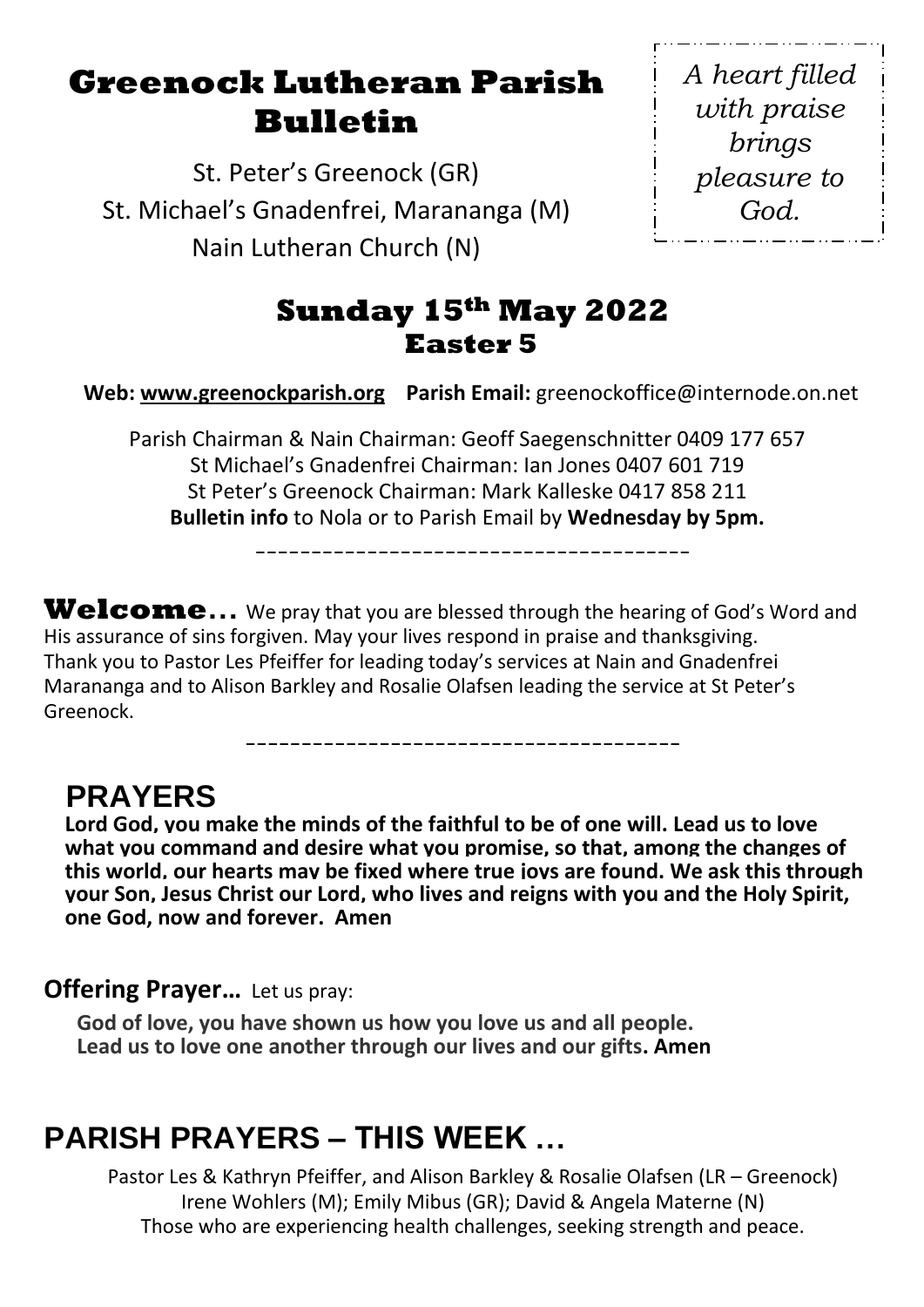### **TODAY'S PSALM** Psalm 148

Praise the Lord.

Praise the Lord from the heavens; praise him in the heights above. Praise him, all his angels; **praise him, all his heavenly hosts.** Praise him, sun and moon; **praise him, all you shining stars.** Praise him, you highest heavens **and you waters above the skies.** Let them praise the name of the Lord,

 **for at his command they were created,** and he established them for ever and ever—

 **he issued a decree that will never pass away.** Praise the Lord from the earth,

 **you great sea creatures and all ocean depths,** lightning and hail, snow and clouds, **stormy winds that do his bidding,** you mountains and all hills, **fruit trees and all cedars,** wild animals and all cattle, **small creatures and flying birds,** kings of the earth and all nations, **you princes and all rulers on earth,** young men and women, **old men and children.**

Let them praise the name of the Lord, **for his name alone is exalted; his splendour is above the earth and the heavens.**

And he has raised up for his people a horn,

 **the praise of all his faithful servants,**

 **of Israel, the people close to his heart.**

Praise the Lord.

**Glory to the Father and the Son and the Holy Spirit, as it was in the beginning, is now, and will be forevermore. Amen.**

### **Bible Readings:**

#### **Sunday 15th May – Easter 4 (White) –** Psalm 148

1<sup>st</sup> Reading: Acts 11:1-18 Peter explains how God's salvation is also for Gentiles 2<sup>nd</sup> Reading: Revelations 21: 1-6 God will wipe away all tears The Holy Gospel: John 13: 31-35 The new commandment to love one another

**Pastor Pfeiffer's Sermon Text** Revelations 21:3,4

---------------------------------------

## **NOTES ON THE READINGS…**

**ACTS 11:1-18:** Although Jesus had clearly told the disciples before his ascension that the gospel would go out from Jerusalem to Samaria, to Judea and thence to the furthermost parts of the world, Jewish Christians had great difficulty at first with associating in any way with Gentiles. The vision received by Peter at Joppa clearly indicated that Jewish ceremonial laws were no longer binding as God's law. He was also directed to go to the home of a Roman officer in Caesarea. Here Peter experienced the response to the gospel among Gentiles in the same tongues spoken by the Holy Spirit's power on Pentecost day. Baptism of those people marked the beginnings of the first non-Jewish church. A great reason for the Jerusalem church to rejoice!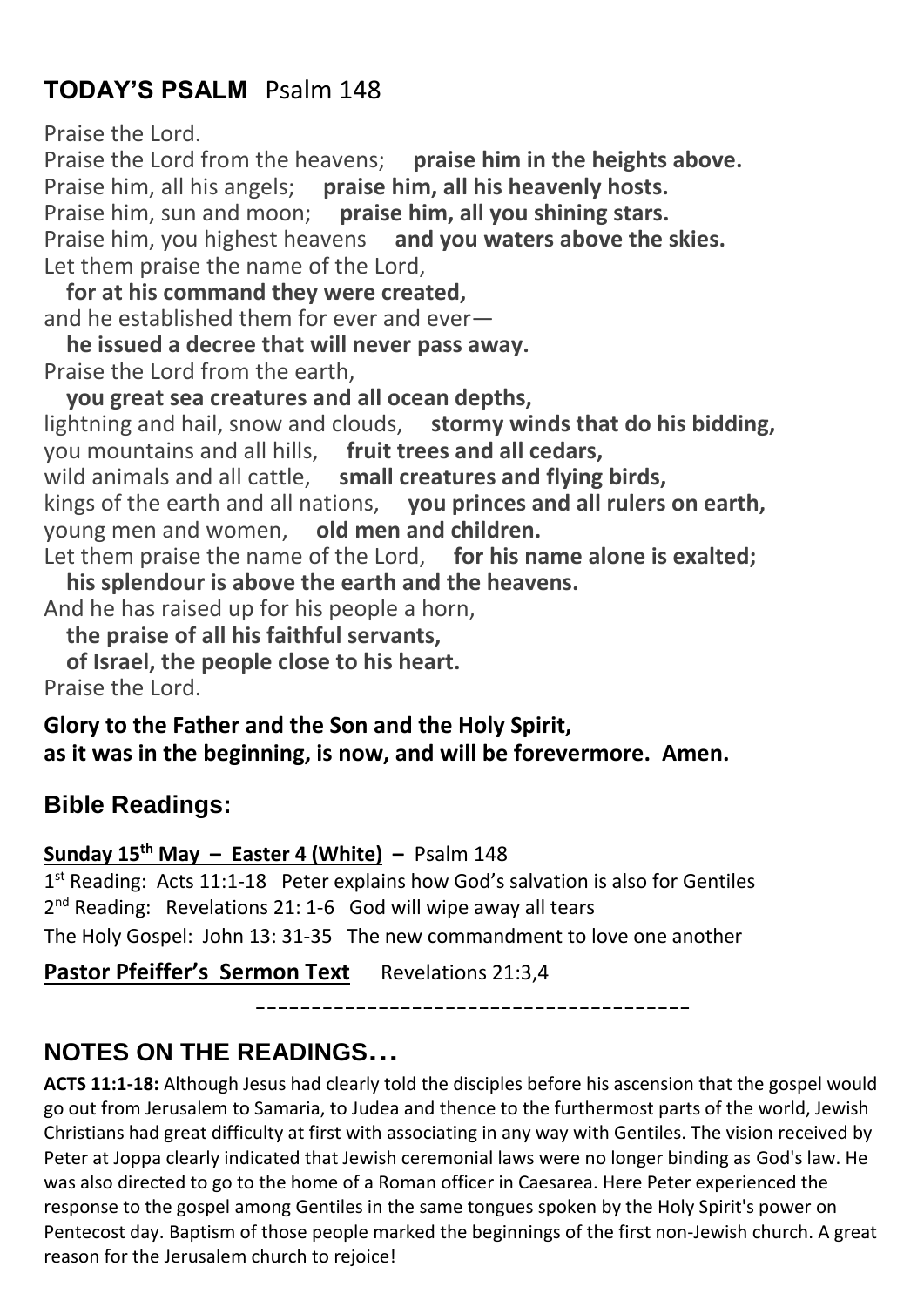**REVELATION 21:1-6:** The events here described follow on the final destruction of Satan, his angels, and all evil at the end of all things. There is also a renewing or re-creation of the earth and a new heaven. Out of heaven comes the new Jerusalem, or the reconstituted and perfected church – the people of God. They live now with God immediately among them. There appears to be less difference between heaven and earth. Now all suffering and tears have disappeared with the passing of all evil. God's word and God's almighty being guarantee this.

**JOHN 13:31-35:** These words belong to the final discourse of Jesus with his disciples in the upper room the night before his death. Judas has just departed to do his treacherous work. The Lord refers to his suffering and death as his glorification. Note that it is expressed in the past tense. So certain is his commitment to the Father's will. The love of Jesus thus expressed is to be conveyed in the love of his redeemed people to each other.

**SERVICES:** Please refer to Bulletin for services – sometimes The Leader makes wrong **entries from info given to it on Friday before Wednesday issue**

Sunday 22<sup>nd</sup> May Easter 6 (White) **Nain 9.00am HC** with Pastor Brian Schwarz **Gnadenfrei 9.00am LR** with Grant & Cathy Wills **St Peter's 10.30am HC** with Pastor Brian Schwarz

#### **Sunday 22nd May – Easter 6 (White) –** Psalm 67

1<sup>st</sup> Reading: Acts 16:9-15 Paul takes the good news to Philippi 2<sup>nd</sup> Reading: Revelations 21: 10-22, 22:5 The new Jerusalem The Holy Gospel: John 14: 23-39 'I'm going to the Father' or John 5:1-9 Jesus heals a man at the pool

#### **St Peter's Greenock: Sunday 22nd May**

**Flowers** – Erica Kernich **Cleaning** – Megan Klose & Sally Kalleske **Sound** – Lisa Werner **Welcoming / Attendance / Morning Tea** – Kym Kalleske & Peter Rawlings **Readings** – Sandra Schwarz **PowerPoint** – Rhys Werner **Kids' Chat** – Paula Menzel **Music** – John, Ali & Kylie, Sally & Megan **Stewards** – Isaac & Hannah Barkley

**St Michael's Gnadenfrei Marananga: Sunday 22nd May** (please advise Nola of any changes) **Cleaning** – Cathy Wills **Flowers** Cathy Wills **Readings –** Grant & Cathy Wills **Welcome / Attendance for May** – Jenny Neldner **M/Tea** – Cathy Wills

# **TAKE NOTE**

**COVID UPDATE**. The further easing of COVID restrictions effective from April 15<sup>th</sup> means that masks and check-ins are no longer required in churches. Please continue to make use of handsanitizer when entering the buildings, monitor for symptoms and stay home if you are unwell. Communion at the altar rail has been resumed, coming forward as directed by the usher. Morning tea has also resumed and you are welcome to stand to eat and drink. Thank you for adhering to these guidelines. We are grateful for this easing of restrictions.

**Members are reminded to not attend church or other events/gatherings when feeling unwell or think they have been exposed to COVID-19.**

**Please remember that people can wear a mask if they choose to do so. It is important that we are kind and considerate to everyone whether they choose to wear a mask or not.**